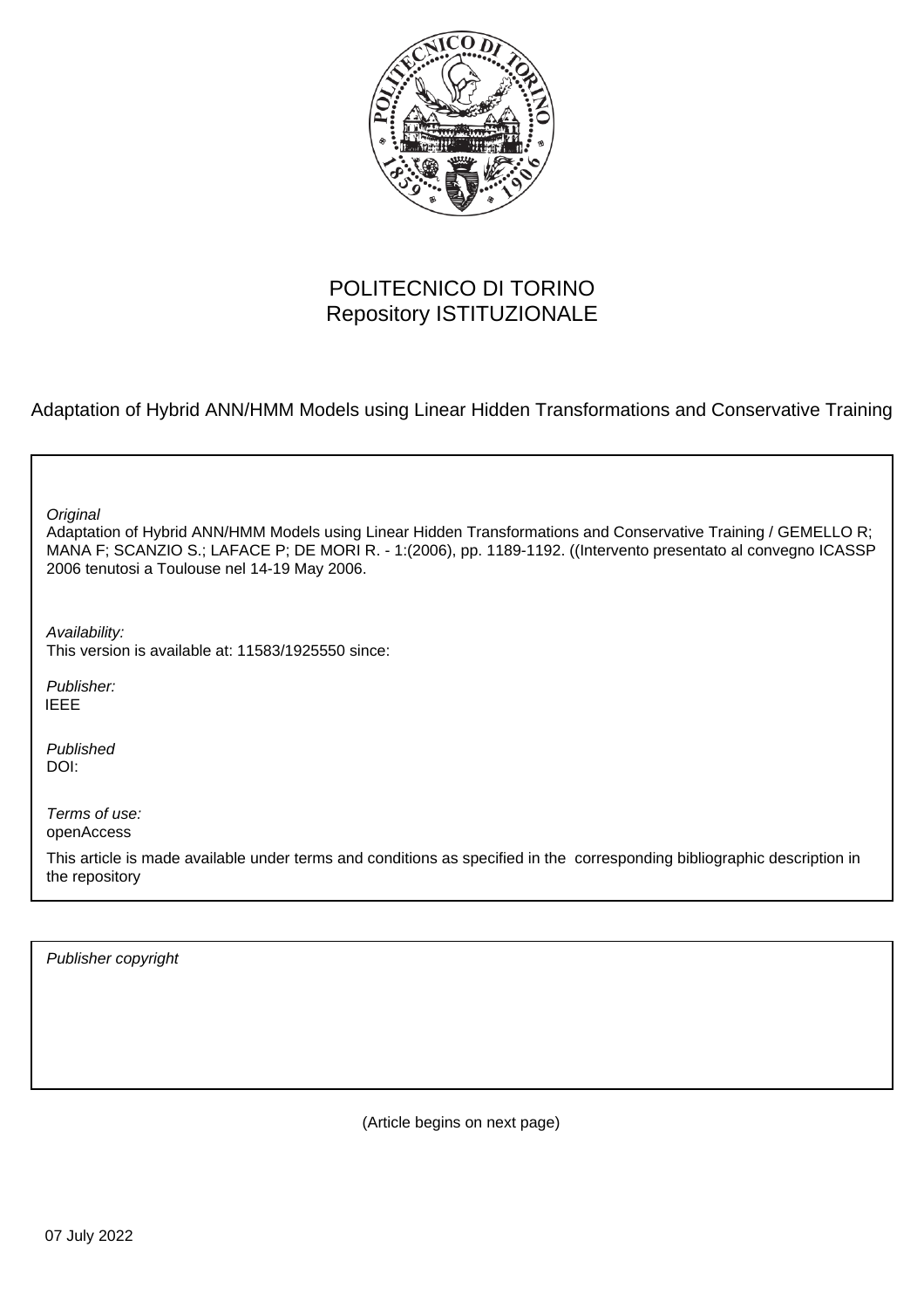# **ADAPTATION OF HYBRID ANN/HMM MODELS USING LINEAR HIDDEN TRANSFORMATIONS AND CONSERVATIVE TRAINING**

*Roberto Gemello<sup>1</sup> , Franco Mana<sup>1</sup> , Stefano Scanzio2 , Pietro Laface2 and Renato De Mori<sup>3</sup>*

<sup>1</sup> LOQUENDO, Torino – Italy roberto.gemello@loquendo.com franco.mana@loquendo.com

<sup>2</sup> Politecnico di Torino, Italy pietro.laface@polito.it stefano.scanzio@polito.it

 $3$  LIA . Univ. of Avignon, France renato.demori@lia.univ-avignon.fr

## **ABSTRACT**

A technique is proposed for the adaptation of automatic speech recognition systems using Hybrid models combining Artificial Neural Networks with Hidden Markov Models.

The application of linear transformations not only to the input features, but also to the outputs of the internal layers is investigated. The motivation is that the outputs of an internal layer represent a projection of the input pattern into a space where it should be easier to learn the classification or transformation expected at the output of the network.

A new solution, called Conservative Training, is proposed that compensates for the lack of adaptation samples in certain classes.

Supervised adaptation experiments with different corpora and for different adaptation types are described. The results show that the proposed approach always outperforms the use of transformations in the feature space and yields even better results when combined with linear input transformations.

# **1. INTRODUCTION**

A large number of papers have described techniques for refining Automatic Speech Recognition (ASR) systems by adapting the acoustic features and the parameters of stochastic models to environments, applications and speakers [1-5]. More recently, particular attention has been paid to discriminative training techniques and their application to the acoustic feature transformation [6,7].

Since Artificial Neural Networks (ANN), used as acoustic models, are also trained with discriminative methods, it is worth exploring methods for adapting their features and model parameters. Some solutions to this problem have been proposed. In [8,9], different techniques for adapting neural networks are compared. These techniques include adding a linear transformation network that acts as a preprocessor to the main network or adapting all weights of the original network. A tied-posterior approach is proposed in [10] to combine Hidden Markov Models (HMM) with ANN adaptation strategies. The weights of a hybrid ANN/HMM system are adapted by optimising the training set cross entropy. A sub-set of the hidden units is selected for this purpose. The adaptation data are propagated through the original ANN and the nodes exhibiting the highest variance are selected, since hidden nodes with a high variance transfer a larger amount of information to the output layer.

Recent adaptation techniques have been proposed with the useful properties of not requiring to store the previously used adaptation data and to be effective even with a small

amount of adaptation data. Methods based on speaker space adaptation [2] and eigenvoices [3] are of this type and can be applied both to Gaussian Mixture HMMs as well as to the ANN inputs as proposed in [11]. The parameters of the transformations are seen as the components of a vector in a parameter adaptation space. Principal components can be found in this space to define a speaker space. Rapid adaptation consists in finding the values of the coordinates of a specific speaker point in the speaker space. If a limited number of adaptation data is available, then only fewer eigenvoices are used.

This paper explores a new possibility consisting in adapting ANN models with transformations of an entire set of internal model features. Values for these features are collected at the output of a hidden layer for which the number of outputs is usually of the order of a few hundreds. These features are supposed to represent an internal structure of the input pattern. As for input feature transformation, a linear network can be used for hidden layer feature transformation. In both cases the estimation of the parameters of the adaptation networks can be done with error back propagation by keeping unchanged the values of the parameters of the ANN. Internal transformations can also be obtained by linear combination of "eigenvoices".

The risk of catastrophic forgetting [13] is particularly high when a distributed connectionist network is adapted with new data that do not adequately represent the knowledge included in the original training data. This effect is evident when adaptation data do not contain examples for a subset of the output classes. If the outputs of the missing classes are forced to a value close to zero for all the adaptation samples, there is a risk that the network becomes less sensitive to input data belonging to these classes. This paper proposes a solution to this problem introducing Conservative Training, a variant to the standard method of assigning the target values, which compensates for the lack of adaptation samples in some classes. Experimental results on the adaptation test for the Wall Street Journal task [16] using the proposed approach compare favourably with published results on the same task [10,16].

The paper is organized as follows: Section 2 gives a short overview of the acoustic-phonetic models of the ANN used by the Loquendo ASR system, and presents the Linear Hidden Networks, which transform the features at the output of hidden layers. Section 3 is devoted to the illustration of the problem of catastrophic forgetting in connectionist learning, and proposes our Conservative Training approach as a possible solution. Section 4 reports the experiments performed on several databases with the aim of clarifying the behavior of the new adaptation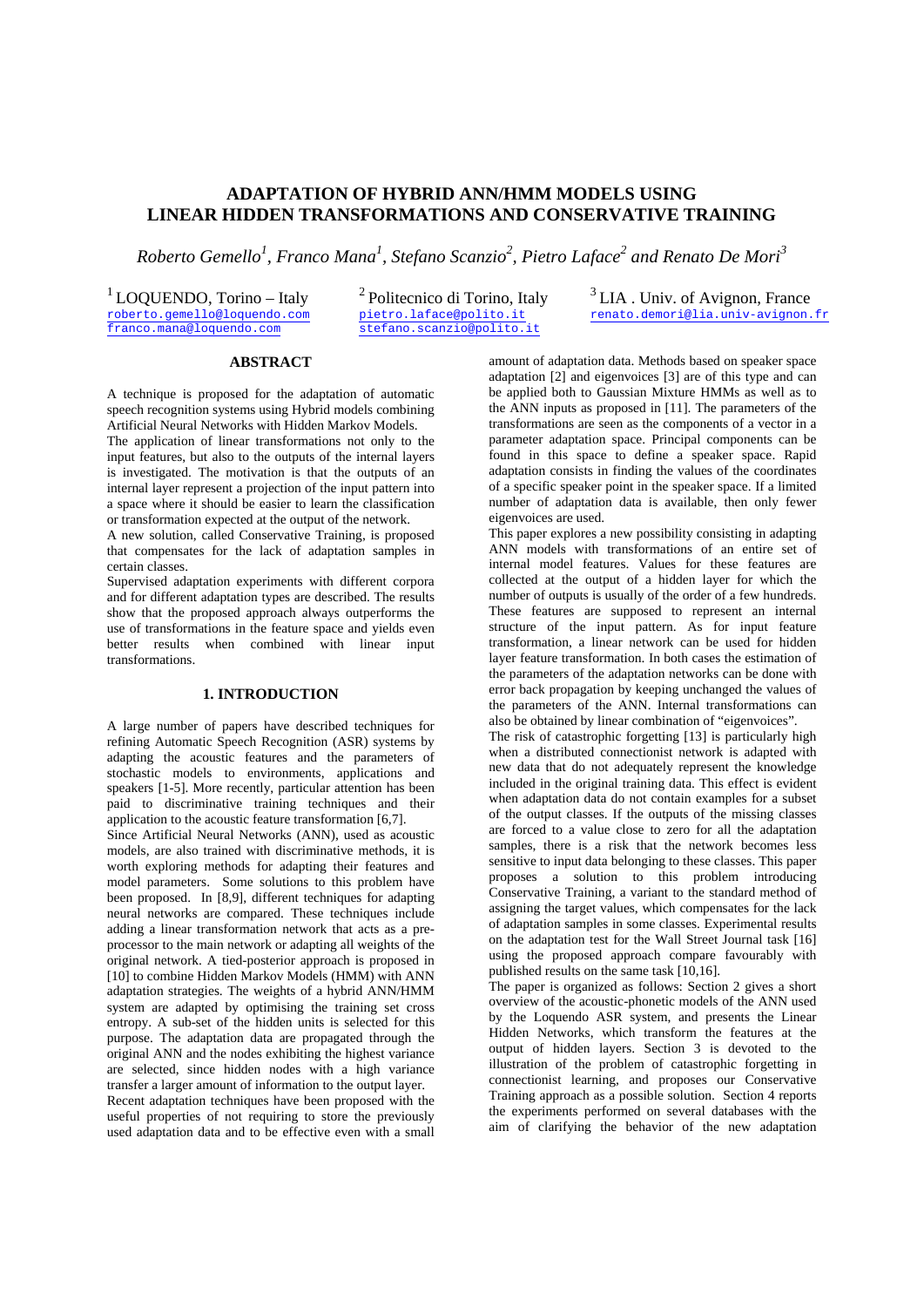technique with respect to the classical LIN approach. Finally the conclusions and future developments are presented in the last Section.

# **2. FEATURE TRANSFORMATIONS**

#### **2.1 The ANN architecture**

The Loquendo-ASR decoder uses a 4-layer hybrid HMM-MLP model where each phonetic unit is described in terms of a single or double state left-to-right automaton with selfloops. The models are based on a set of vocabulary and gender independent units including stationary contextindependent phones and diphone-transition coarticulation models. The HMM transition probabilities are uniform and fixed [12].

Using two hidden layers, rather than a larger single hidden layer, has the advantage of reducing the total number of connections. Moreover, it allows considering the activation values of each hidden layer as a progressively refined projection of the input pattern in a space of features more suitable for classification. We typically use 273 feature for the input layer (39 parameters of a 7 frame context), 315 nodes for the first hidden layer, and 300 for the second hidden layer.

These models have been successfully used for the 15 languages released with the Loquendo ASR recognizer, and are the starting models for adaptation experiments of section 4, if not differently specified.

### **2.2 Input feature transformations**

The simplest and more popular approach to speaker adaptation with ANNs is Linear Input Transformation [8,9]. The input space is rotated by a linear transformation to make the target conditions more consistent with the training conditions. The transformation is performed by a linear layer interface (referred to, in this paper, as linear input network or LIN) between the input observation vectors and the input layer of the trained ANN. The LIN weights are initialized with an identity matrix, and they are trained by minimizing the error at the output of the ANN system keeping fixed the weights of the original ANN.

Using few training data, the performance of the combined architecture LIN/ANN is usually better than adapting the whole network, because it involves the estimation of a lower number of parameters.

#### **2.3 Hidden feature transformations**

Assuming that the activation values of a hidden layer represent an internal structure of the input pattern in a space more suitable for classification, a linear transformation can be applied to the activations of the internal layers. Such a transformation is performed by a Linear Hidden Network (LHN). As for the LIN, the values of an identity matrix are used to initialize the weights of the LHN. The weights are trained using a standard back-propagation algorithm keeping frozen the weights of the original network. It is worth noting that, since the LHN performs a linear transformation, once the adaptation process is completed, the LHN can be removed combining LHN weights with the ones of the next layer using the following simple matrix operations:

$$
W_a = W_{LHN} \times W_{SI}
$$
  
\n
$$
B_a = B_{SI} + B_{LHN} \times W_{SI}
$$
 (1)

where  $W_a$  and  $B_a$  are the weights and the biases of the adapted layer,  $W_{SI}$  and  $B_{SI}$  are the weights and biases of the layer following the LHN in the original Speaker Independent network, and  $W_{IHN}$  and  $B_{IHN}$  are the adapted weights and the biases of the linear hidden network.

# **3. CATASTROPHIC FORGETTING**

It is well known that in connectionist learning, acquiring new information in the adaptation process, can damage previously learned information [13]. This effect must be taken into account when adapting an ANN with limited amount of data, which do not include enough samples for all the acoustic-phonetic units. The problem is more severe in the ANN modeling framework than in the classical Gaussian Mixture HMMs. The reason is that an ANN uses discriminative training to estimate the posterior probability of each acoustic-phonetic unit. The minimization of the output error is performed by means of the Back-Propagation algorithm that penalizes the units with no observations by assigning to them a zero target value for every adaptation frame. That induces in the ANN a forgetting of the capability to classify the corresponding acoustic-phonetic units. Thus, while the Gaussian Mixture models with little or no observations remain un-adapted or share some adaptation transformations of their parameters with other acoustic similar models, the units with little or no observations in the ANN model loose their characterization rather than staying not adapted. Thus, adaptation may destroy the correct behavior of the network for the unseen units.

To mitigate the problem of loosing characterization of the units with little of no observations, it has been proposed [14] to include in the adaptation set examples of the missing classes taken from the training set. The disadvantage of this approach is that a substantial amount of the training set must be stored so that examples of the missing classes can be retrieved for each adaptation task. In [15], it has been proposed to approximate the real patterns with pseudopatterns rather than using the training set. Pseudo-patterns consist of pairs of random input activations and the corresponding output. These pseudo-patterns are included in the set of the new patterns to be learned to prevent catastrophic forgetting of the original patterns. It seems difficult, however, to generate these pseudo-patterns when the dimensionality of the input features is high.

A solution called Conservative Training (CT) is proposed here to mitigate the forgetting problem. Since ANN training is discriminative, the units for which no observations are available will have zero as a target for all the adaptation samples. Thus, during adaptation, the weights of the acoustic ANN will be biased to favor the output activations of the units with samples in the adaptation set and to weaken the other units, which will tend to always have a posterior probability close to zero. Conservative Training avoids to always associating the value zero to the target of the missing units, using instead as target the outputs computed by the original network.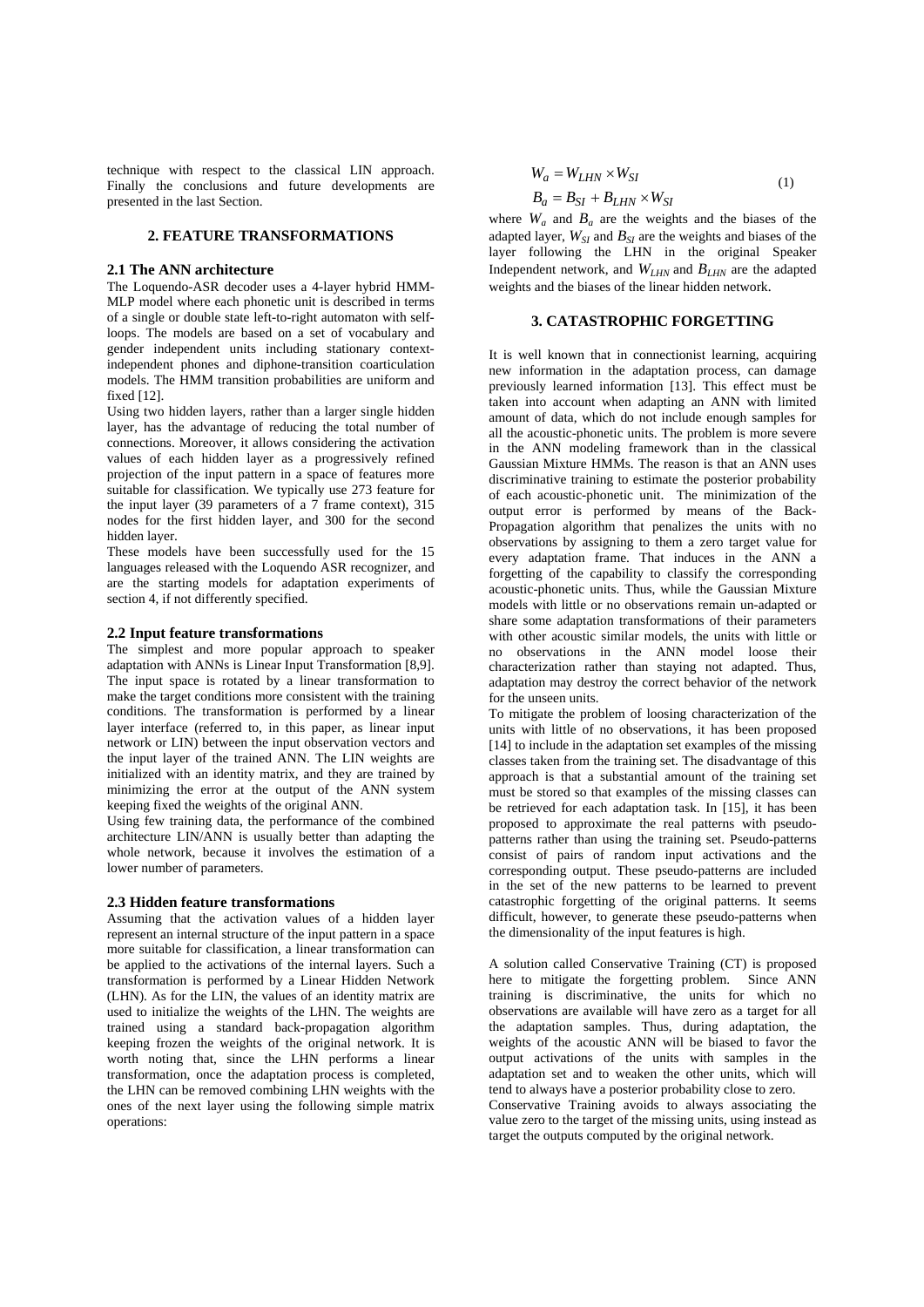Let  $F_p$  be the set of phonetic units included in the adaptation set (p indicates presence), and let  $F_m$  be the set of the other missed ones. In Conservative Trainining the target values are assigned as follows:

$$
T(f_i \in F_m | O_t) = OUTPUT \_ ORIGINAL \_NN(f_i | O_t)
$$
  
\n
$$
T(f_i \in F_p | O_t \& correct(f_i | O_t)) =
$$
  
\n
$$
(1.0 - \sum_{j \in F_m} OUTPUT \_ ORIGINAL \_ NN(f_j | O_t))
$$
  
\n
$$
T(f_i \in F_p | O_t \& correct(f_i | O_t)) = 0.0
$$

where  $T(f_i \in F_n | O_t)$  is the target value associated to the input pattern  $O_t$  for a unit  $f_i$  that is present in the adaptation set,  $T(f_i \in F_m | O_t)$  is a target value associated to the input pattern  $O<sub>t</sub>$  for a unit that is missing in the adaptation set,  $OUTPUT$   $ORIGINAL$   $NN(f_i | O_t)$ is the output of the original network (before adaptation) for the phonetic unit  $i$  given the input pattern  $Q_i$ , and  $correct(f_i | O_i)$  is a predicate which is true if the phonetic unit  $f_i$  is the correct class for the input pattern  $Q_i$ . Thus, a phonetic unit that is missing in the adaptation set,

rather than obtaining a zero target value for each input pattern, will keep the value that it would have had with the original un-adapted network.

## **4. EXPERIMENTAL RESULTS**

### **4.1 Test on different adaptation tasks**

Adaptation to a specific application may involve the speakers, the channel, the environmental noise and the vocabulary, especially if the application uses specific list of terms. The proposed techniques have been tested on a variety of cases requiring different types of adaptation. The adaptation types that have been considered are listed below.

#### *Application adaptation: Directory Assistance*

The adaptation to a *Directory Assistance* application has been tested. The corpus includes spontaneous utterances of the 9325 Italian town names. The adaptation set is made of 53713 utterances; the test set includes 3917 utterances.

### *Vocabulary adaptation: Command words*

The lists A1-2-3 of SpeechDat-2 Italian, containing 30 command words, have been used. The adaptation and the test sets include 6189 and 3094 utterances respectively.

#### *Channel-Environment adaptation: Aurora-3*

The benchmark is the standard Aurora3 Italian corpus. The Well-Matched train set has been used for adaptation (2951 utterances), while the results on Well-Matched test set (the noisy channel, ch1) are reported (654 utterances).

#### *Speaker: WSJ0*

The standard adaptation and test sets of WSJ0 (8 speakers, 40 utterances per speaker) have been used after 8 kHz down-sampling. The down-sampling was performed because the original ANN model is trained with the LDC Macrophone telephone speech corpus. Standard bigram language model is employed.

The results on these tests, reported in Table 1, show that a linear transform on hidden units (LHN) always outperforms a linear transform on the input space (LIN). This indicates that the hidden units represent a projection of the input pattern in a space where it is easier to learn or adapt the classification expected at the output of the MLP. The adaptation of the whole net is feasible only if many adaptation data are available, and is less effective than LHN.

Table 1. Adaptation results on different tasks with different methods (WER %). The adaptation starts from the standard Loquendo telephone models.

| <b>Adaptation</b><br>type | <b>Application</b>                    | Vocabulary                        | Channel-<br>Environ. | <b>Speaker</b>  |
|---------------------------|---------------------------------------|-----------------------------------|----------------------|-----------------|
| Test case:                | <b>Directory</b><br><b>Assistance</b> | <b>Connected</b><br><b>Digits</b> | Aurora3<br>Ch1       | WSJ0<br>(8 kHz) |
| no adaptation             | 14.6                                  | 3.8                               | 24.0                 | 16.4            |
| whole net                 | 10.5                                  | 3.2                               | 10.7                 | 15.3            |
| $LIN+CT$                  | 12.4                                  | 3.4                               | 15.3                 | 13.9            |
| $LHN+CT$                  | 10.1                                  | 2.3                               | 10.4                 | 12.1            |

#### **4.2 Speaker Adaptation (WSJ0)**

Further experiments have been performed on the WSJ0 speaker adaptation test in several conditions. Three baseline models have been used:

- the default 8kHz telephone speech model (trained with LDC Macrophone – referred as MCRP in the Tables);
- a model trained with the WSJ0 train set (SI-84), 16 kHz.
- a model trained with the WSJ0 train set (SI-84), down-sampled to 8 kHz.

Furthermore, for each type of models two architectures are tested: a standard one (STD), described in sub-section 2.1 and an improved one (IMP), characterized by a wider input window modeling a time context of 250 ms [17], and by the presence a third 300 units hidden layer.

The adaptation set is the standard adaptation set of WSJ0 (si\_et\_ad, 8 speakers, 40 utterances per speaker), downsampled to 8 kHz when necessary.

The test set is the standard SI 5K read NVP Senneheiser microphone (si\_et\_05, 8 speakers  $x \sim 40$  utterances) with bigram or trigram standard LM provided by Lincoln Labs. The results, reported in Tables 2 and 3, show that also in these cases LHN is always better that LIN. The combination of LIN and LHN (trained simultaneously) is usually better than the use of LHN alone. Conservative training (CT) effects are of minor importance in WSJ0 because the adaptation set has a good phonetic coverage and the problem of unseen phonetic classes is not dramatic. Nevertheless, its use improves performances (see LIN

standard vs. LIN+CT), because it avoids the adaptation of